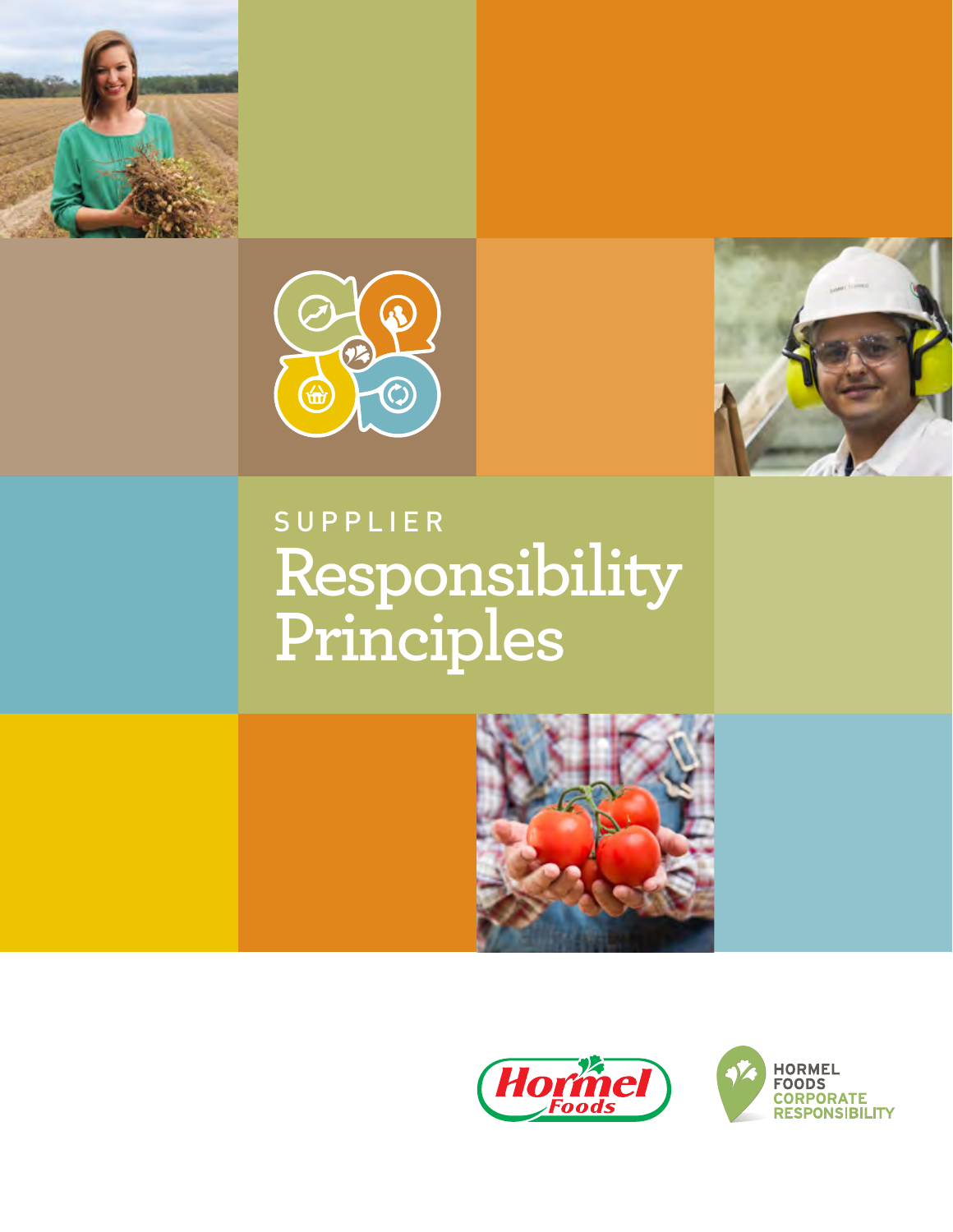

Hormel Foods conducts business according to "Our Way" – a set of values that guides us in our approach to our people, processes, products and performance through the principles of integrity and innovation. To fully realize our values, we partner with suppliers who share our commitment.

The Hormel Foods Supplier Responsibility Principles are designed to ensure that the quality of products and services we receive from our suppliers follow our commitment to responsible environmental and social performance. In partnership, we deliver quality products and add value to society.

At a minimum, we require our suppliers to act in accordance with all applicable federal, state and local laws and regulations. In addition, international laws and industry standards must be followed where applicable. We also expect suppliers to act in accordance with the internal principles and guidelines aimed at promoting and protecting human rights, including the International Bill of Human Rights, International Labour Organization Conventions

and Declaration on Fundamental Principles and Rights at Work, OECD Guidelines for Multinational Enterprises, UN Declaration of Human Rights, UN Global Compact's 10 Principles and the UN Guiding Principles on Business and Human Rights.

This document outlines the principles Hormel Foods is committed to and our expectations for all suppliers. Hormel Foods will suspend or discontinue purchases from a supplier if an audit or other creditable source reveals they are violating these requirements.

For the purpose of this document, "supplier" means any company, corporation or other entity that sells or seeks to sell goods or services to Hormel Foods, as well as their suppliers and sub-contractors.



Dear partners,

Our focus is to elevate the everyday experience by making Hormel Foods the favorite part of any eating occasion. We achieve this goal by consistently producing high-quality, safe products through responsible business practices.

It takes the diligence of everyone throughout our supply chain to guarantee the satisfaction of each consumer who buys our products. Through sound partnerships, we are able to share the same commitments to improve our environmental and social performance.

This document outlines the minimum expectations we require of all our suppliers.

Sincerely,

Cartis Southard

Curtis Southard DIRECTOR OF PURCHASING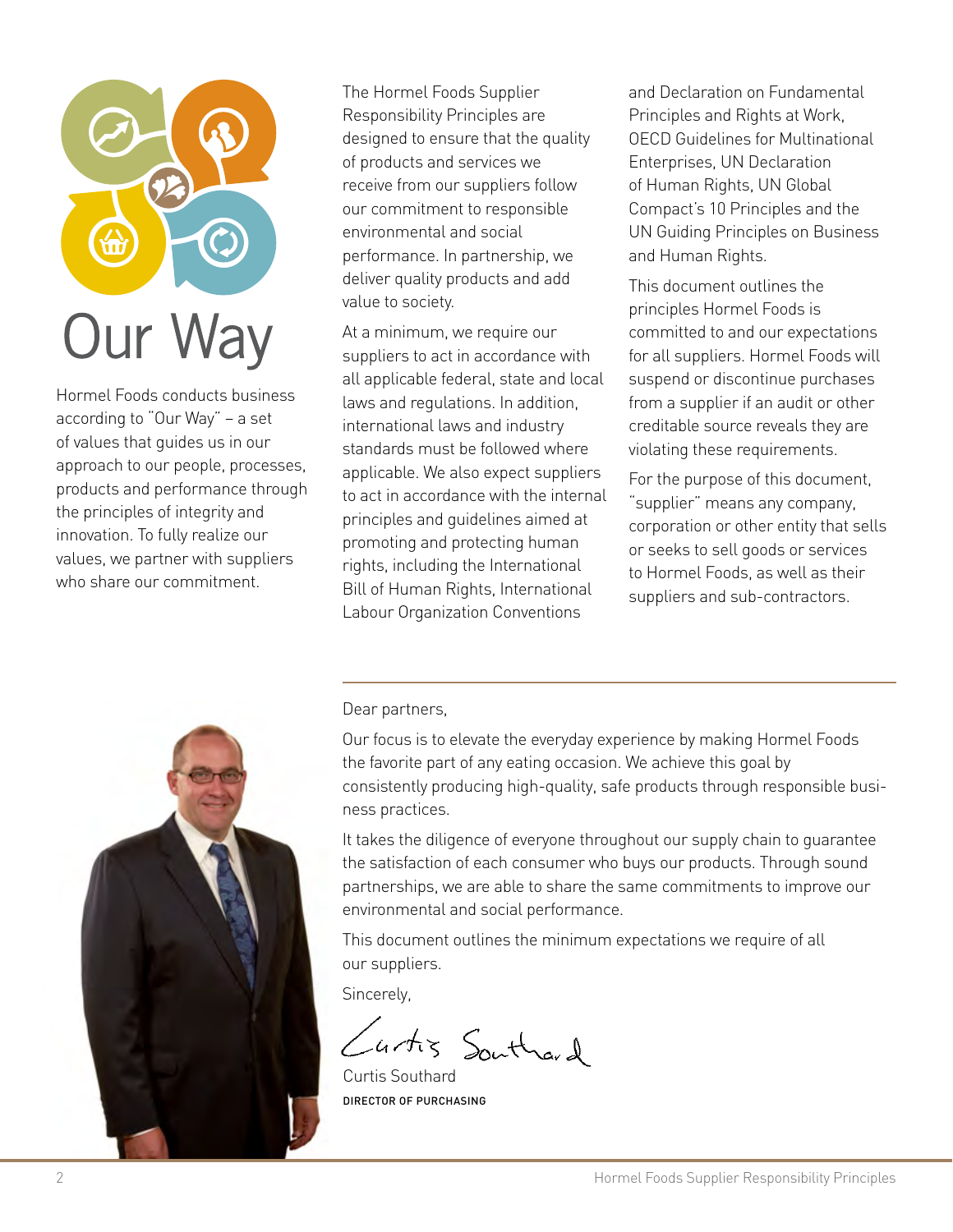

Hormel Foods delivers wholesome, nutritious and great-tasting products to our consumers by concentrating our efforts on food safety, food quality and health and wellness. We expect our suppliers to uphold the same standards by focusing on quality and product integrity.

# **Quality**

The quality of Hormel Foods products relies on receiving superior inputs from our suppliers. We expect our partners to ensure high-quality and safe products through appropriate measures of quality control.

#### **Product Integrity**

All ingredients and products must be produced following the highest standards of sanitation in compliance with company and governmental requirements. To ensure safe and wholesome products, all items are tracked to ensure final labeling is complete and accurate.

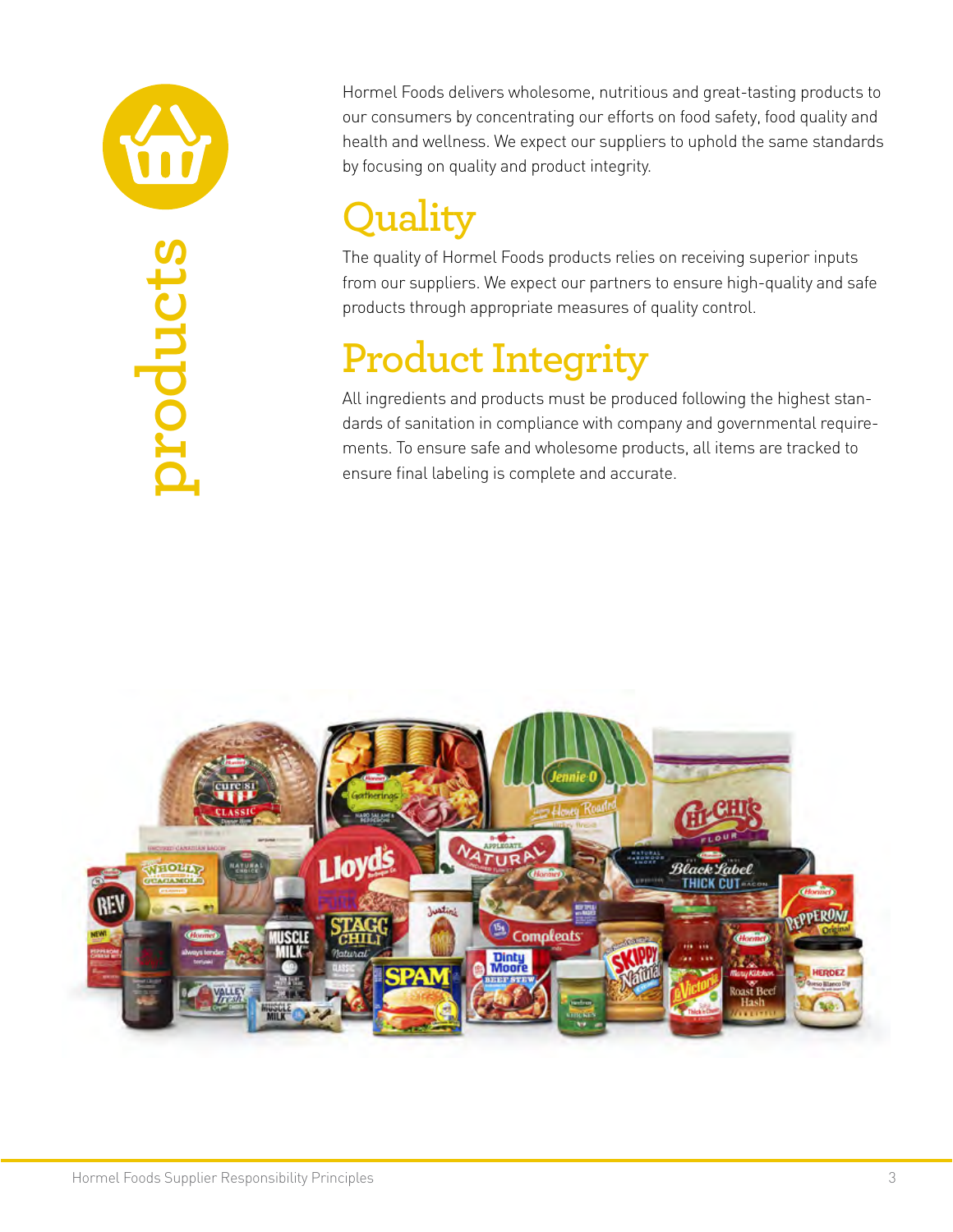# **people**



To ensure an engaging and mutually beneficial environment for the people who make our business possible, Hormel Foods commits to safety, diversity, training, benefits, wellness and a code of ethics. We expect our suppliers to uphold these commitments to show their employees they are highly valued.

## **Respect and Dignity**

Hormel Foods policies protect each employee's right to a workplace where laws are followed, discriminatory practices are avoided and respect is shown. We expect suppliers to respect employees by ensuring harassment and abuse are not tolerated.

# **Wages and Benefits**

The pay program at Hormel Foods aims to attract, retain, motivate and reward highly qualified employees. Suppliers must provide fair and equal compensation in accordance with applicable laws and standards. Hormel Foods values suppliers that have fair benefits, compensation, protection of workers' rights to exercise freedom of association and professional development programs.

#### **Discrimination**

Discrimination by suppliers on account of race, religion, national origin, sex, age, sexual orientation, gender identity, disability, genetic information or a status as a veteran will not be tolerated.

# **Safe Work Environment**

Hormel Foods supports a high standard for ensuring employee health and safety. Suppliers must be in compliance with applicable safety and health regulations, and applicable laws and regulations relating to working conditions. Suppliers should have appropriate controls, procedures and preventative training to ensure a safe work environment for employees.

### **Diversity**

Hormel Foods aims to increase diversity among employees and suppliers to produce products that meet the needs of the diverse global marketplace. We value suppliers who share the same commitment.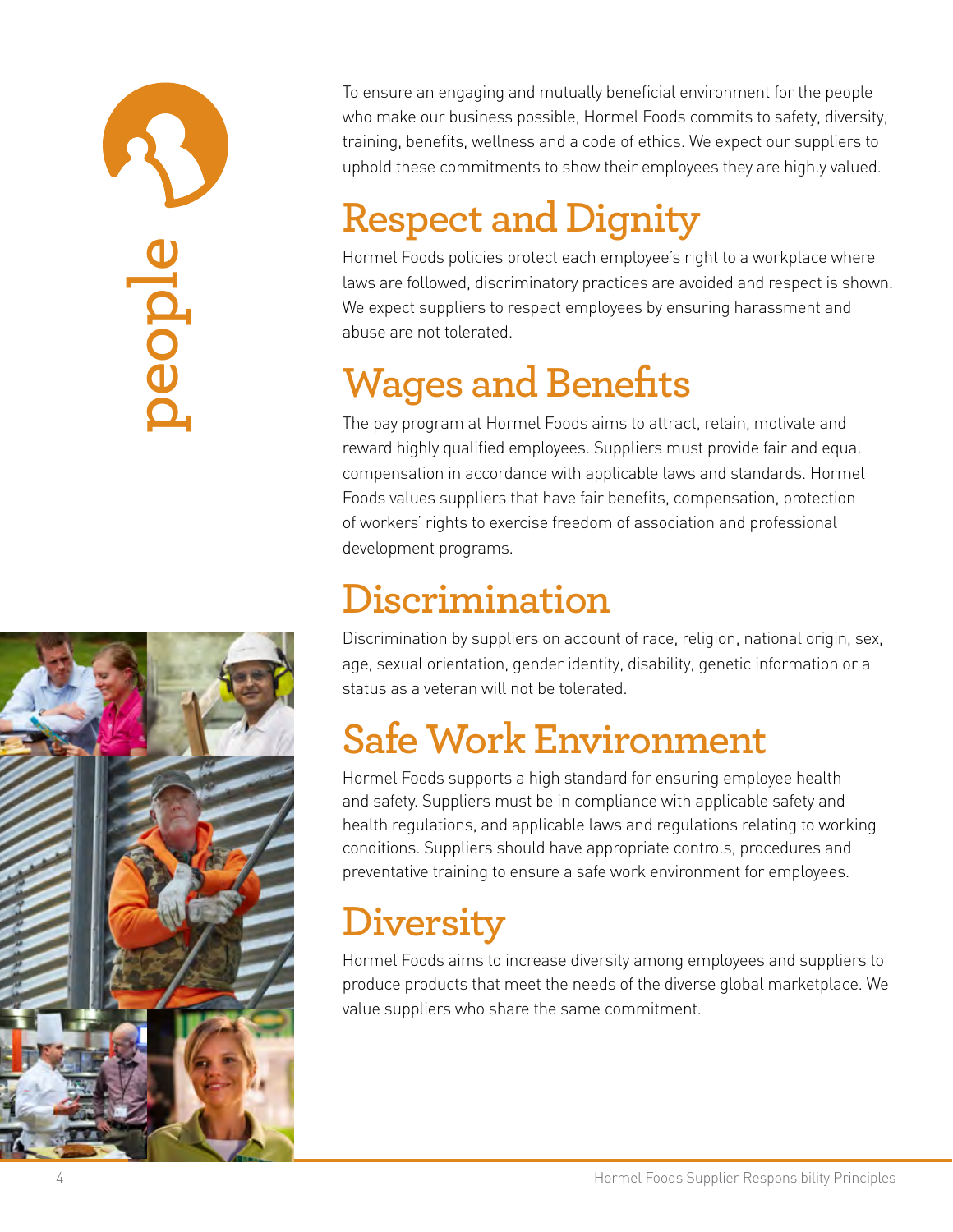

#### Company goal:

Continue to be a company where people aspire to work and build long-term careers.

#### **Ethical Recruitment**

Suppliers must ensure that no fees or costs have been charged, directly or indirectly, in whole or in part, to job-seekers and employees for the services directly related to recruitment for temporary or permanent job placement, including when using the services of private recruitment, a labor broker or employment agent or performing recruitment activities directly. Workers must receive a written contract in their language stating in a truthful, clear manner their rights and responsibilities. In addition, suppliers must not retain any documents or demand monetary deposits or other collateral as a condition of employment, and workers cannot be subject to the withholding of wages, identification cards, passports or other travel documents, or personal belongings without their consent.

# **Child Labor**

Hormel Foods does not tolerate child labor, and we will not work with suppliers that do not adhere to this policy. The term "child" refers to any person employed under the age of 15 (or 14 where the applicable laws permit), or under the age of completing compulsory education, or under minimum age for employment in the country.

#### **Voluntary Empolyment/ Forced Labor**

Hormel Foods does not tolerate forced or involuntary labor, including bonded, indentured and involuntary prison labor. Additionally, workers must be allowed to terminate employment at any time upon reasonable notice. We require our suppliers to follow this policy.

### **Working Hours**

Hormel Foods suppliers are required to comply with legal requirements for maximum number of working hours and overtime compensation as well as vacation time, leave periods and holidays.

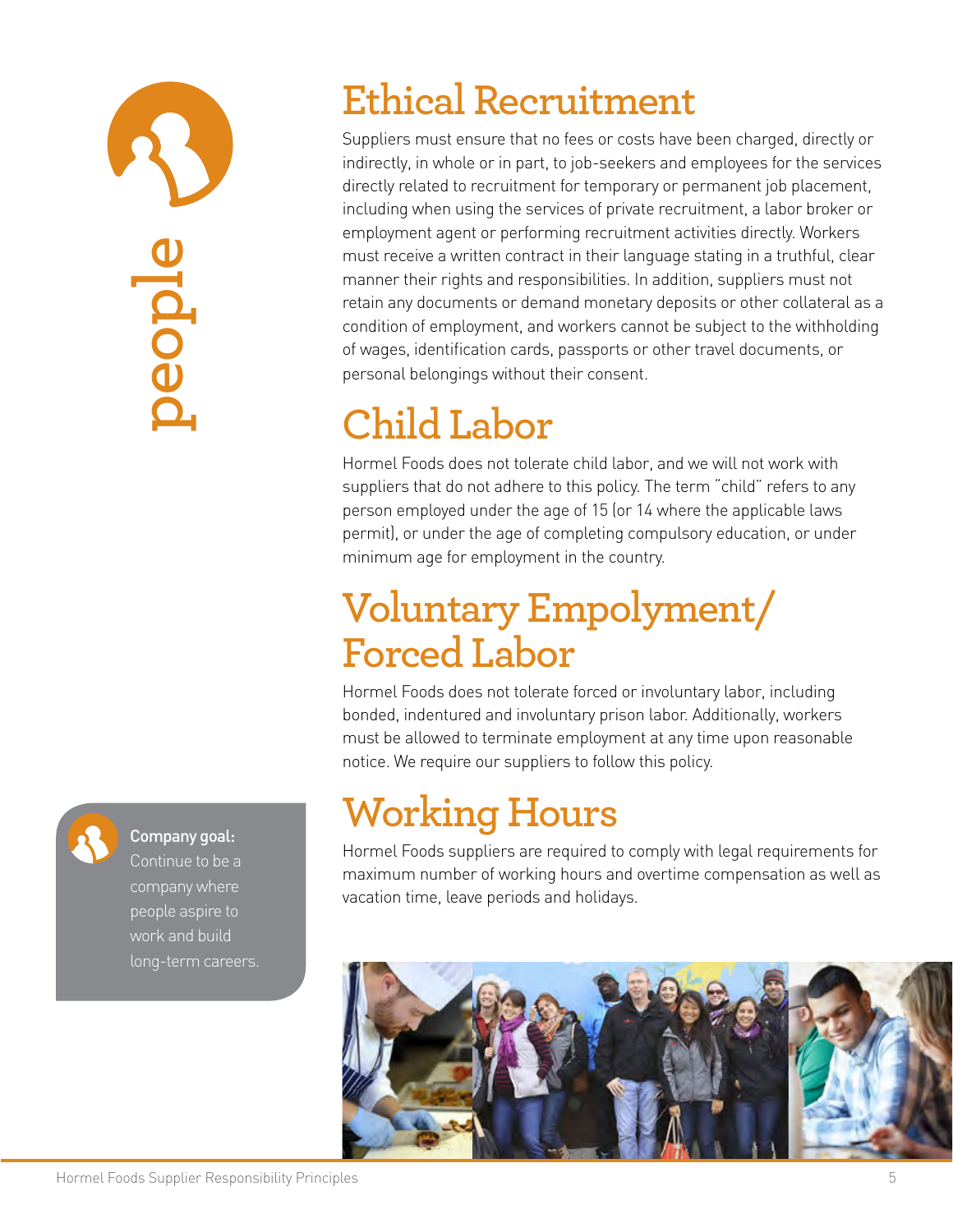**environment & animal care** ueuuruc DALAU



"We should all go to our posts of duty daily with the feeling the work can be done still a little bit finer, a little bit better than we are doing it."

-George A.Hormel

Hormel Foods is committed to reducing the impact our day-to-day operations have on the environment, and we expect suppliers to uphold the same standard.

#### **Environmental Management**

Hormel Foods requires suppliers to comply with all applicable federal, state and local laws and regulations relating to the protection of the environment. We seek to do business with suppliers who share our commitment to reducing the environmental impact of business operations. This includes efforts to improve water quality and to reduce energy and water consumption, air emissions and solid waste. Our goal is to partner with our suppliers to find innovative solutions to improve efficiency and prevent environmental damage to land, water and air. We expect suppliers to measure environmental impact and make improvements.

#### **Protection of Forests and Biodiversity**

Hormel Foods requires all suppliers to legally acquire land rights and operations and to protect high conservation value areas, high carbon stock forests, rainforests and peatlands (regardless of depth).

### **Sustainable Agriculture**

Hormel Foods recognizes the critical role that sustainable agricultural practices play in meeting the world's food demands while protecting our natural resources. We recognize a shared interest and need to support the principles outlined in the United Nations Sustainable Development Goals, especially those sections involving water scarcity and water quality. In addition to the expectations outlined in this document, members of our agricultural supply chain should reference the objectives and requirements of our Environmental Policy Statement and Sustainable Agriculture Policy.

#### **Animal Care**

The humane treatment of animals is an absolute priority of ours. We require transporters, individual producers and any other supplier that handles animals to uphold this commitment and follow all local and federal laws and relevant industry guidelines. In addition, all suppliers are required to use antibiotics responsibly under the direction of a veterinarian.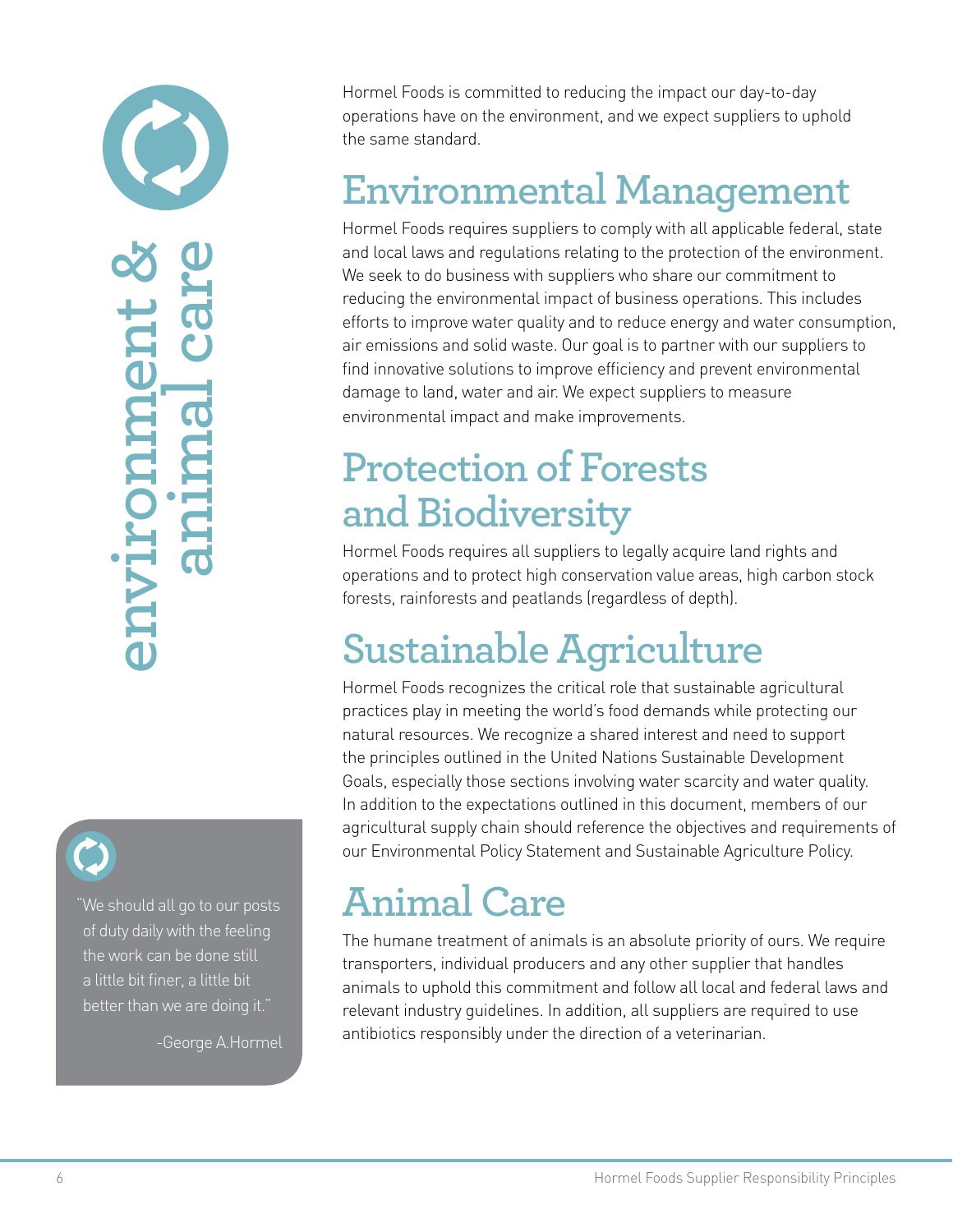

#### **Continuous Improvement**

Since Hormel Foods was founded in 1891 by George A. Hormel, continuous improvement has been part of the company's culture. The continuous improvement culture is currently supported by a formalized continuous improvement process (CIP). The CIP provides a framework that guides all employees in understanding their individual role in implementing improvements to achieve companywide goals. Ultimately, the process focuses on understanding and meeting the requirements of internal and external customers. We believe it is important for suppliers to focus on developing a formal process that will encourage continuous improvement within their organization.

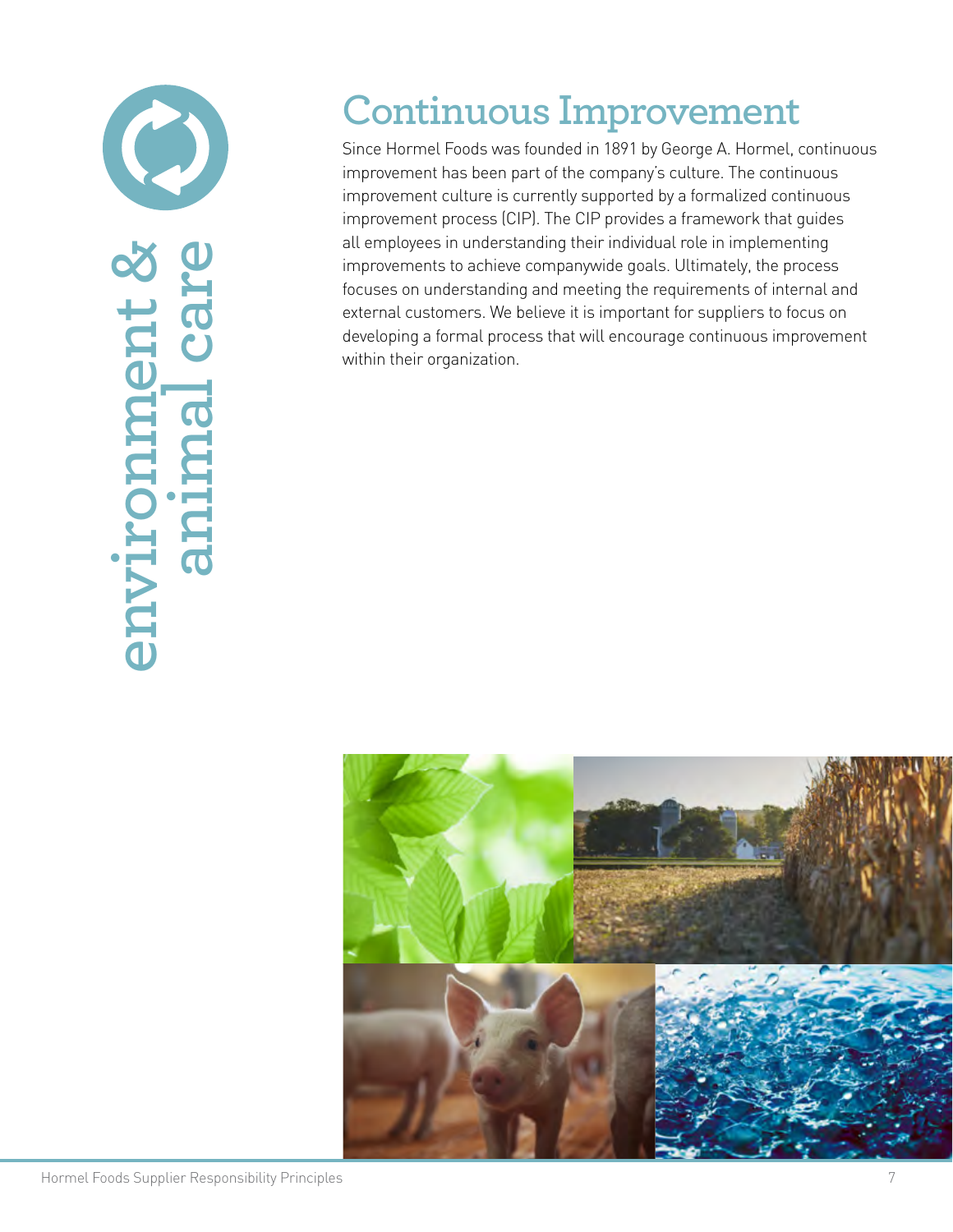

oerformance **performance** To maintain the highest integrity and success of our business, Hormel Foods is committed to ethical business conduct. We expect our suppliers to uphold these standards by focusing on the items listed below.

#### **Financial Performance**

For more than 125 years, financial stability at Hormel Foods has been achieved by making sound business decisions. Our balanced model is a key driver for annual growth and includes five segments, Grocery Products, Refrigerated Foods, Jennie-O Turkey Store, Specialty Foods and International & Other. The diversity of these different businesses allows us to be successful in a variety of economic conditions and insulates us from ever-changing market forces. Hormel Foods recommends all suppliers to routinely evaluate the long-term effect of their business decisions and to follow generally accepted accounting principles.

#### **Data Privacy**

Hormel Foods believes in protecting the privacy of personal information and requires suppliers to follow all pertinent data privacy laws and regulations.

#### **Gifts**

The company's policy stipulates that no gift, loan or favor should be made to or accepted by employees, officers, directors or their immediate families involving any supplier if it is intended to influence a business decision. This does not prohibit casual entertainment, business entertainment consistent with the company's usual practices or gifts reasonably viewed under the circumstances in which they are given or received to be of nominal value. For this purpose, any gift in kind of less than \$100 would be considered of nominal value. Acceptance of cash or cash equivalents is not acceptable under any circumstances. Hormel Foods believes it is important for suppliers to implement a similar policy for gifts.

# **Anti-corruption and Bribery**

Directly or indirectly offering or accepting bribes, kickbacks or any other benefits with the objective of influencing behavior, is strictly prohibited by Hormel Foods and its suppliers. A full list of our code of ethical business conduct can be found online, covering conflicts of interest, political donations, antitrust compliance and more.